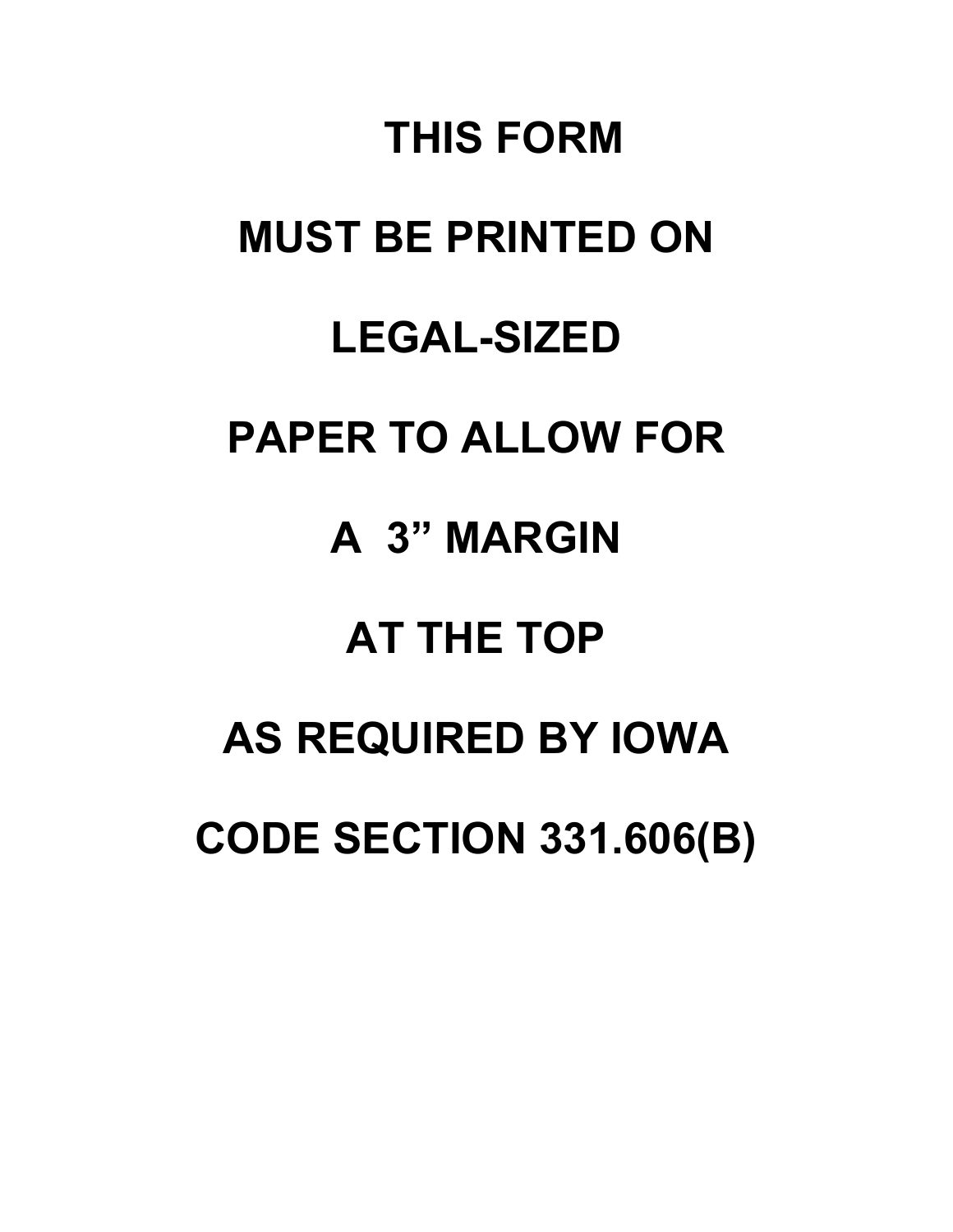|        | <b>Individual's Name</b>                                                                                                                   | <b>Street Address</b>                                                                              | City / State / Zip                                          | Phone                    |  |
|--------|--------------------------------------------------------------------------------------------------------------------------------------------|----------------------------------------------------------------------------------------------------|-------------------------------------------------------------|--------------------------|--|
|        | <b>Return Documents to:</b>                                                                                                                |                                                                                                    |                                                             |                          |  |
|        |                                                                                                                                            | <b>TRADE NAMES</b>                                                                                 |                                                             |                          |  |
|        | Verified statements of person or co-partnership conducting a business under a trade name or assumed name. (Chap-<br>ter 547, Code of Iowa) |                                                                                                    |                                                             |                          |  |
|        | STATE OF IOWA,                                                                                                                             |                                                                                                    |                                                             |                          |  |
|        |                                                                                                                                            |                                                                                                    |                                                             |                          |  |
|        | in compliance with the provisions of Chapter 547, Code of Iowa, being duly sworn depose and say that the business                          |                                                                                                    |                                                             |                          |  |
|        | conducted, or to be conducted under the trade name of __________________________                                                           |                                                                                                    |                                                             |                          |  |
|        |                                                                                                                                            |                                                                                                    | <b>Example 2</b> the business address of which is           |                          |  |
|        | the above named county, is owned by the following person(s):                                                                               |                                                                                                    |                                                             | lowa in                  |  |
|        | <b>Name of Persons Owning</b>                                                                                                              |                                                                                                    |                                                             |                          |  |
|        | or Having Any Interest in the Business                                                                                                     | P.O. Address                                                                                       |                                                             | <b>Residence Address</b> |  |
|        |                                                                                                                                            |                                                                                                    |                                                             |                          |  |
|        |                                                                                                                                            |                                                                                                    |                                                             |                          |  |
|        |                                                                                                                                            |                                                                                                    |                                                             |                          |  |
|        |                                                                                                                                            |                                                                                                    |                                                             |                          |  |
|        | and we hereby establish or amend as follows:                                                                                               |                                                                                                    |                                                             |                          |  |
|        |                                                                                                                                            |                                                                                                    |                                                             |                          |  |
|        |                                                                                                                                            |                                                                                                    | file or document $\#$                                       |                          |  |
| $\Box$ |                                                                                                                                            |                                                                                                    |                                                             |                          |  |
|        |                                                                                                                                            |                                                                                                    |                                                             |                          |  |
| П      |                                                                                                                                            |                                                                                                    |                                                             |                          |  |
|        |                                                                                                                                            |                                                                                                    |                                                             |                          |  |
|        |                                                                                                                                            |                                                                                                    |                                                             |                          |  |
|        |                                                                                                                                            |                                                                                                    |                                                             |                          |  |
| П      | Change of Address ________ Business ________ Home                                                                                          |                                                                                                    |                                                             |                          |  |
|        |                                                                                                                                            |                                                                                                    |                                                             |                          |  |
|        |                                                                                                                                            |                                                                                                    |                                                             |                          |  |
|        | And that there is no one except those mentioned in the foregoing list who owns or has any interest in the above                            |                                                                                                    |                                                             |                          |  |
|        | named business.                                                                                                                            |                                                                                                    |                                                             |                          |  |
|        |                                                                                                                                            | -further certify that a corrected statement will be filed in the future each time there may be any |                                                             |                          |  |
|        | change in ownership, as provided by section 547.2, Code of Iowa.                                                                           |                                                                                                    |                                                             |                          |  |
|        |                                                                                                                                            |                                                                                                    |                                                             |                          |  |
|        |                                                                                                                                            |                                                                                                    |                                                             |                          |  |
|        |                                                                                                                                            |                                                                                                    | <u> 1989 - Johann Stoff, amerikansk politiker (d. 1989)</u> |                          |  |
|        |                                                                                                                                            |                                                                                                    |                                                             |                          |  |
|        |                                                                                                                                            |                                                                                                    | <u> 1989 - Johann Stoff, amerikansk politiker (d. 1989)</u> |                          |  |
|        |                                                                                                                                            |                                                                                                    |                                                             |                          |  |
|        |                                                                                                                                            |                                                                                                    |                                                             | County, Iowa.            |  |